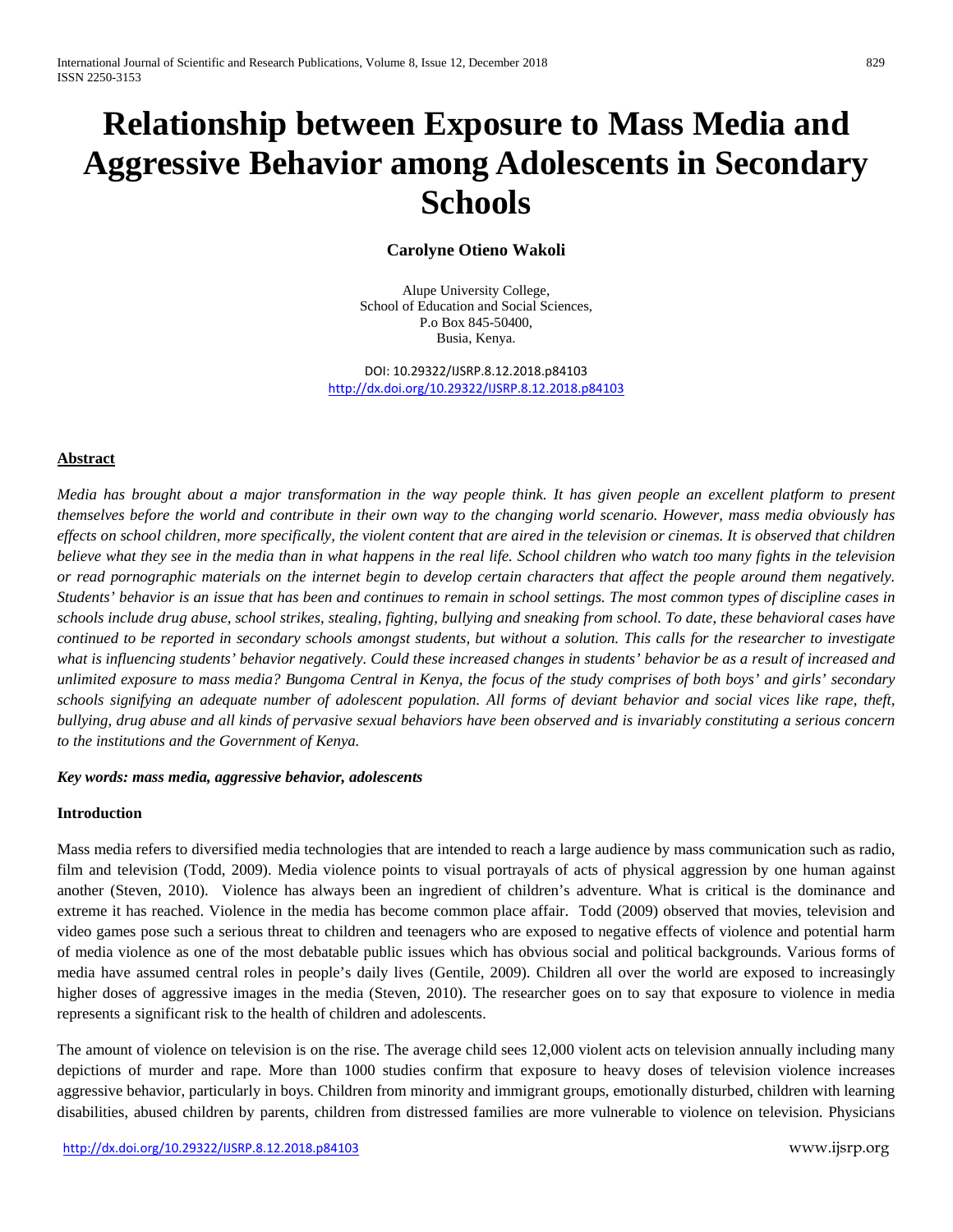who see a child with a history of aggressive behavior should inquire about the children's exposure to violence portrayed on television (Sonu, 2011)

Although shootings in schools around the world periodically prompt politicians and the general public to focus their attention on the influence of media violence, the medical community has been concerned with this issue since the 1950s (Centre for Media and Child Health, 2009). This is because media violence seriously damages children's imagination about moral values, ethics, loyalty, friendship, security or even justice (Centre for Media and Child Health, 2009). Media can contribute to an aggressive culture for example; people who are already aggressive use the media as a further continuation of their beliefs and attitudes, which in turn are reinforced through media contents. Many children are surrounded by an environment where' real' and media experience both support the view that violence is natural (Espejo, 2008). The impact of media violence can primarily be explained by the fact that aggressive behavior is systematically rewarded more than conciliatory ways of coping with one's life. It is often presented as gracious, thrilling and interpreted as a good problem solver n a variety of situations (Federal Communication Commission, 2009).

Children learn best by observing behavior then trying it. The consequences of their behavioural attempts influence whether they repeat the behavior. All violent media can teach specific violent behaviors, the circumstances when such behavior appears appropriate, attitudes and beliefs about such behavior. In this way, behavioral scripts are learned and store in memory. What most of the programmes they see and hear send the false notion that in every conflict there has to be a winner and a loser, thus making them believe that violence is a successful means of resolving conflicts. After viewing many violent scenes they become desensitized to the real world violence. They cannot easily tell the difference between real life and fantasy that the violent images portray on television. Parents can reduce the negative influence of media on young people by limiting and monitoring the programs the children watch. They should also teach the value of inner beauty, value of self worth and alternatives to violence (Kimani, 2014).

More recently, cable systems, video cassette recorders and video games have increased exposure. Not long before introduction of television in America households, there occurred a dramatic increase in violent crime (Huesman & Taylor, 2003). The most common argument is that children imitate the violence they see on television. The process of imitation is emphasized by Social Learning Theory opined by Bandura (1983). According to Bushman and Anderson (2009) children who view televised media violence are more likely to have increased feelings of hostility, decreased emotional response to the portrayal of violence and injury that lead to violent behavior through imitation. There are many questions whether television violence results in more aggressive or deviant behavior and if such behavior is likely to lead to criminal behavior, desensitization to violence, nightmares and fear of being harmed (Zimmerman, 2008).

Recent studies by Steven (2010) have indicated that even seemingly the most benign programs on television such as cartoon are filled with violence. In the researcher's exploration on the impact of publicized mass murders followed by the killer's suicide and suicide rate, state that analysis of mass murder & suicides that was covered in two or more television news networks found that coverage was associated with a significant increase in suicides in the real world. He concluded that violence in the media influence human behavior in a negative manner. Video games provide an ideal environment in which to learn violence and use many of the strategies that are most effective for learning. They place the player in the role of the aggressor and reward him or her for successful violent behavior Rather than merely observing only part of violent interaction (such as occurs in television violence), video games allow the player to rehearse an entire behavioral script, from provocation, to choosing to respond violently, to resolution of the conflict. Children and adolescents want to play them repeatedly and for long periods of time to improve their scores and advance to higher levels. Media like television, radio and internet increase an overall awareness of the masses.

To some extent, media is responsible for generating negative feelings among those exposed to it. An early exposure to bold or violent films has a deep impact on young minds. If children are bombarded with fight sequence, rape scenes, suicide and murders, they are bound to leave a scar on the impressionable minds. According to Manali Oak (2012) bombarding only the bad can affect anyone at least at the sub- conscious level. An early exposure to bold or violent films, books, publishing adult content and news portraying ugly social practices has a deep impact on young minds. Huesmann and Taylor (2006), assert that media violence poses a threat to public health in as much as it leads to an increase in real world violence and aggression. Research shows that fictional television and film violence contributes to both short term and long term increase in aggression and violence in young viewers. Television news violence also contributes to increased violence, principally in the form of imitative suicides and acts of aggression. Video games are clearly capable of producing an increase in aggression and violence in the short term.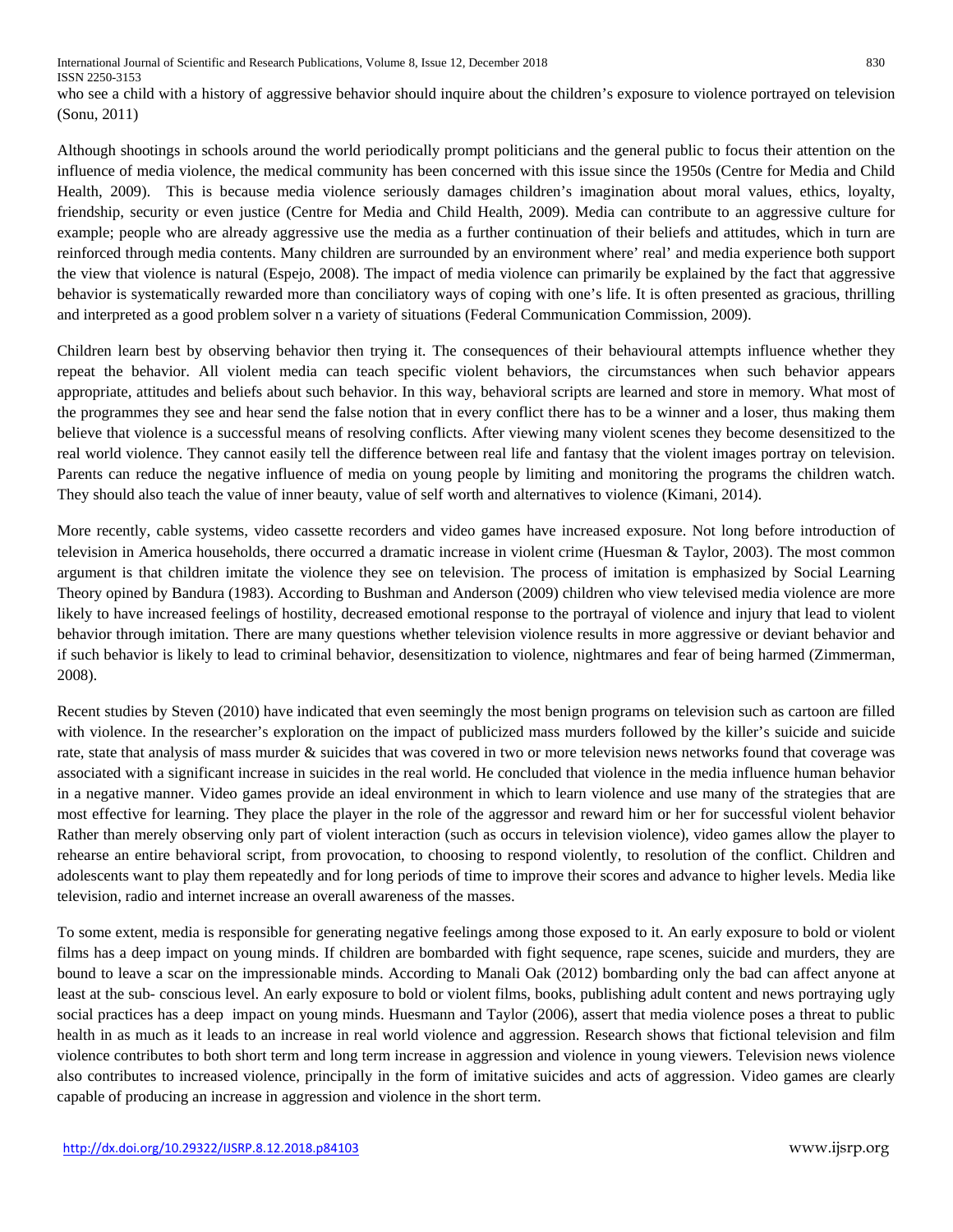The relationship between media violence and real world violence and aggression are moderated by the nature of media content characteristics and social influences on the individual exposed to that content. Viewing so much violent news on television can encourage an imitative behavior (Anderson et al., 2003). Video games were blamed for the Columbine shootings, but many people did not consider how much this event was publicized and how that may have impacted the increase in youth violence afterwards. Television stories of a well known person's suicide could increase the likelihood that other people will take their own lives as well (Anderson et al., 2003). Musitu, Estevez and Emler (2007) found that video games are destructive because in them the player assumes the role of virtual aggressor. These researchers say that television and movie violence can affect subsequent displays of aggression by modeling and glorifying violence, triggering aggressive impulses in some people and decreasing feelings of empathy. The esteem that is accorded to personalities who are violent, aggressive and destructive appeals to adolescents as they would want to be held in high esteem by their peers (Strasberger, 2009). This mismatch of violence and heroism misinforms the teenagers who then imitate their heroes. Therefore, if a child bludgeons another child to death with a wrench or shoots a classmate, it is the violent televised programs that they watch which are to blame (Andrea, 2007).

Incidents of television violence are believed to be increasing (American Academy of Pediatrics, 2009). Some youths may see the publicity of a school shooting as exciting and an opportunity for infamy. Headlines in the press such as 'Two Gunmen at Colorado School reportedly kill up to 23 before dying in a siege' are sensational. Such stories of aggression by two adolescent learners fro Columbine high school who were armed with guns and explosives killing 23 fellow learners and a teacher before taking their lives could encourage learners to carry weapons and be aggressive (Murray, 2008). Data indicates that children and adolescents prefer violent games. Playing these video games allows young people to practice violence (Okume & Tanimur, 2009). Several studies have demonstrated that teenagers who play violent video games are more likely to engage in aggressive behavior and violence than all children who play non- violent video games are more likely to engage in aggressive behavior and violence than all children who play non violent video games ( McCannon, 2009).

Hundreds of studies have been conducted in recent years evaluating the effects of violence in the media. The results are alarming. Some of them prove strongly that media violence can lead to criminal behavior and many sociologists and psychologists have concluded that violence in television media impacts viewers in a negative manner (Strasberger, 2009). For example, modern super heroes from action movies do a lot of shooting and leave scores of dead bodies in the streets, showing no care about the laws or responsibility hence giving a bad example to juveniles. Following what they can observe in the media, teenagers are motivated to get involved into brutal activities as forming gangs, bullying, rampage (Hoton, 2009).

A study carried out in a peaceful environment like Canada or a certain high crime neighborhoods in Brazil to war Zones in Angola or Tajikitan, confirmed the dominant role of television in the everyday lives of children around the globe. There is therefore, a significant relationship between time spent watching television during early ages and the subsequent implication in violent behaviours during adolescence. Generally, experiments have demonstrated that exposing people especially children and youth to violent behavior on film and television increases the likelihood that they will behave aggressively immediately afterwards compared to those who view the non- violent clip (Centre for Media and Child Health, 2009). According to Dill (2007) the deleterious effects of exposure to media violence are likely to accumulate (via learning) within the individual with repeated exposure. This researcher says that effects of a single exposure can add significant amounts of aggression and violence to society. In recent longitudinal studies it has been revealed that as little as 3 months, high exposure to violent video games increases physical aggression (Carnagey, 2007). Other longitudinal studies conducted in Germany and Finland has revealed similar effects across two years. On the other hand, there is evidence that prosocial video games can increase pro social attitudes and behavior (Rideout, 2007). All violent media can teach specific violent behaviours, the circumstances when such behaviours seem appropriate and useful, and attitudes and beliefs about such behavior.

Kirsh (2011) researched on the impact of publicized mass murders followed by the killer's suicide in USA and found that violence in mass media influences human behavior negatively. Studies conducted by Steve (2010) and Huesmann and Taylor (2006) on media and violence had produced similar results. The findings of these studies strongly suggest that violence in the media influences human behavior in a negative manner. In news publication by KSBW (2016), the use of social media application Ogle' has been identified as a conduit for high school students making violent threats anonymously in the California State schools. This review however did not take into account any collection of primary data which the current research adopted. Secondly, the above researches took place within developed Countries hence their findings may not be consistent within the local context. More so, the studies failed to take into account the adolescent students as the unit of analysis.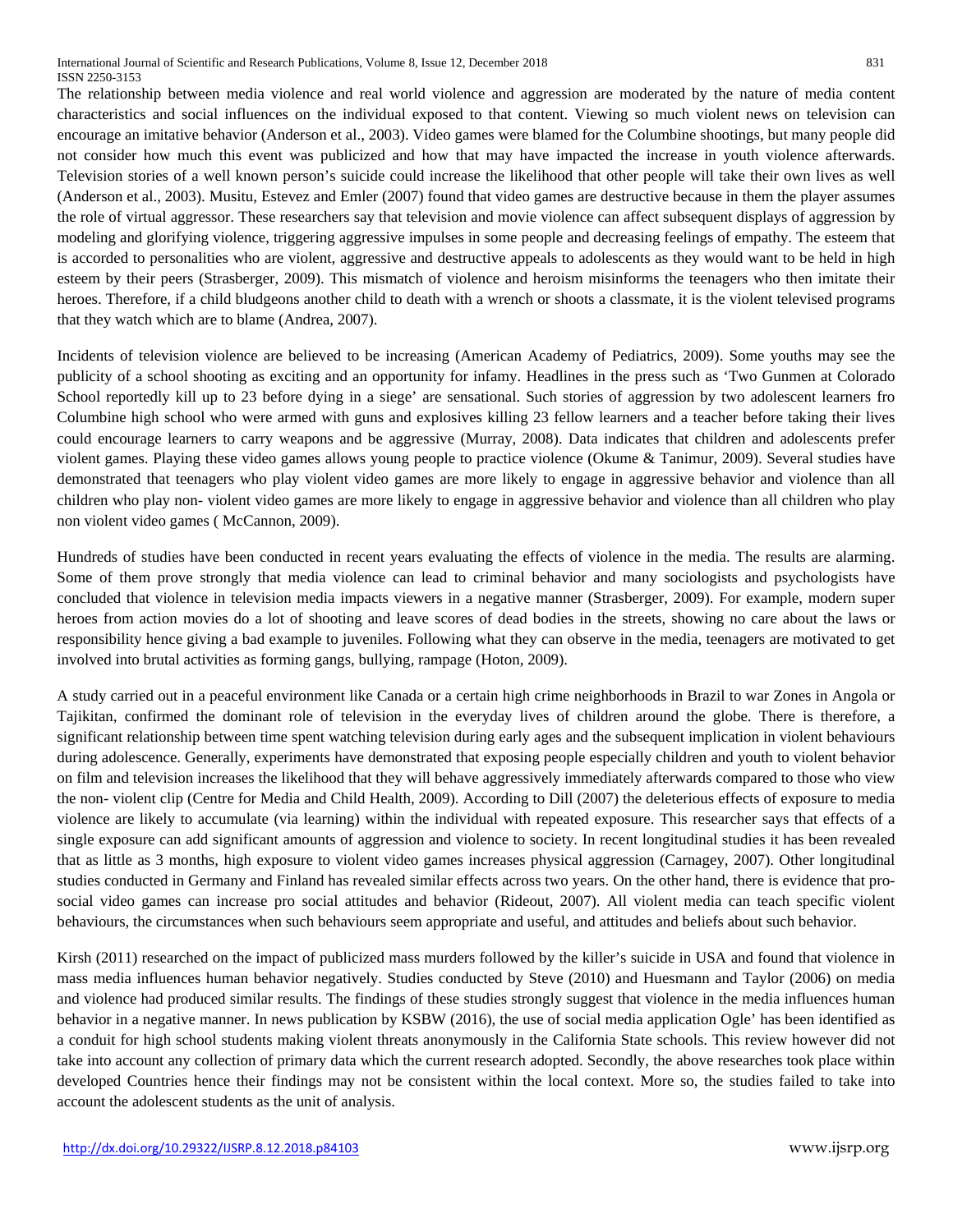Two major meta- analytic reviews were published in the 1990s. Wood (1991) examined 28 research reports on children and adolescents exposed to media violence and subsequently observed in unconstrained social interactions. The authors concluded that exposure to media violence increases aggressive interactions with strangers, class mates and friends. Content analysis of movies in Stout and Hillary (2010) study revealed the disturbing fact that one of eight Hollywood films depicts a rape. Although there are studies on College age subjects exposed t erotica and violent erotic showing them to be less sympathetic to actual rape victims, for obvious reasons, there are no such studies on children. However, it is clear from content analysis of television and movies that children are routinely being exposed to such violence on regular basis from early ages. Available and accessed local literature has not focused on the influence of mass media on adolescents' aggression, the present study sought to fill the gap by focusing on how mass media influences students' relationships with parents and teachers with whom they interact frequently (Kang, Cecilia, 2012).

Chen, Ho and Lwin, (2016) conducted a meta- analysis of factors predicting cyber bullying perpetration and victimization in China among the youths and found out that the frequency of social media usage had the highest influence on cyber bullying and violent acts among youths. A study by Udris (2014) on cyber bullying among Japanese high school students found out that, students had a tendency to cling onto social media sites and this seems to have contributed significantly to cyber bullying. Studies have shown a positive correlation between video games and violent behavior during childhood and adolescence. In a Japanese study of fifth and sixth graders, a positive correlation was found between the amount of time spent playing video games and later physical aggression (Herzfield, 2004). Adolescent children spend up to 40 hrs per week using some type of media such as computers, video games, systems and television. Parents however do not check the ratings of the video games that their children play (Anderson & Bushmen, 2001). It is important that parents pay close attention to those ratings, due to the fact that the most heavily marketed and consumed games are those with violence (Herzfelf, 2004). All the above information illustrates the positive correlation between violent video games and increased violence.

Most of the studies conducted Huesmann, (2007) however, have been short term and have not looked at aggressive behavior of children over their lifespan into adolescence and adulthood. A longitudinal study analyzed television view at age 6- 10 and compared to adult aggressive behavior 15 years later. It concluded that there was a strong association between viewing violent television at younger age and the likelihood of aggressive behaviours occurring into adulthood. Results showed that behavior considered to be violent was more prevalent in males than it was in the females of the study (Rowell, 2003). According to Ogidefa (2008) detailed information on youth problem behavior is lacking in Africa and this is attributed to the absence of reliable data. However, some of the A Rican Countries such as Tanzania, Namibia and South Africa are beginning to collect information to map future trends. Nevertheless there is evidence of increasing law- breaking among young people. He further argued that victimization surveys in several Countries, as well as qualitative observations, suggest law-breaking behavior among young people (12- 25 years) in terms of violent behavior, drug- related and gang activity offences is increasing in developing Countries at a much higher rate than in the developed countries.

A study undertaken by Centre for Justice and Crime Prevention (2012), on National School Violence in South Africa indicated that at least 22.2% of high school students had experienced some form of violence. The highest form of violence meted on the high school students was found to be cyber violence and this was attributed to the high prevalence of online chat rooms and media sites. Another study in South Africa revealed that the bombardment of media violence in Television, films, and video games seemed to negatively affect young viewers making them act aggressively (Slovack & Singer, 2008).. Findings from a study undertaken by Nwabueze and Aduba- Doris (2014) on the influence of social networking on secondary school students in Enugu State, Nigeria showed that extensive use of social media sites had negatively influenced the behavior of students. Another study in Nigeria by Nwana (2008) revealed that all the episodes of television drama inspired learners to use drugs freely, commit anti- social behavioural acts such as raping innocent girls, doing crime and undermining social rules and parental involvement in the education of secondary school learners.

A survey done by Philista and Arne (2015) in Kibra informal settlement found out that most of the youths in Kibra informal settlement in Nairobi, Kenya, especially boys are being recruited into criminal gangs just after completing primary school. The report further showed that due to the abject poverty in this settlement, most of the young adults begin living in the streets where they engage in criminal activities as well as being recruited into street gangs. According to the report, drug abuse among secondary school students within Kibra is a common occurrence. Further sexual immorality has been propelled by the poverty in the slum and intolerant sexual behavior has been favoured by the availability of sexual imagery online. Hence this study will contribute to the body of knowledge by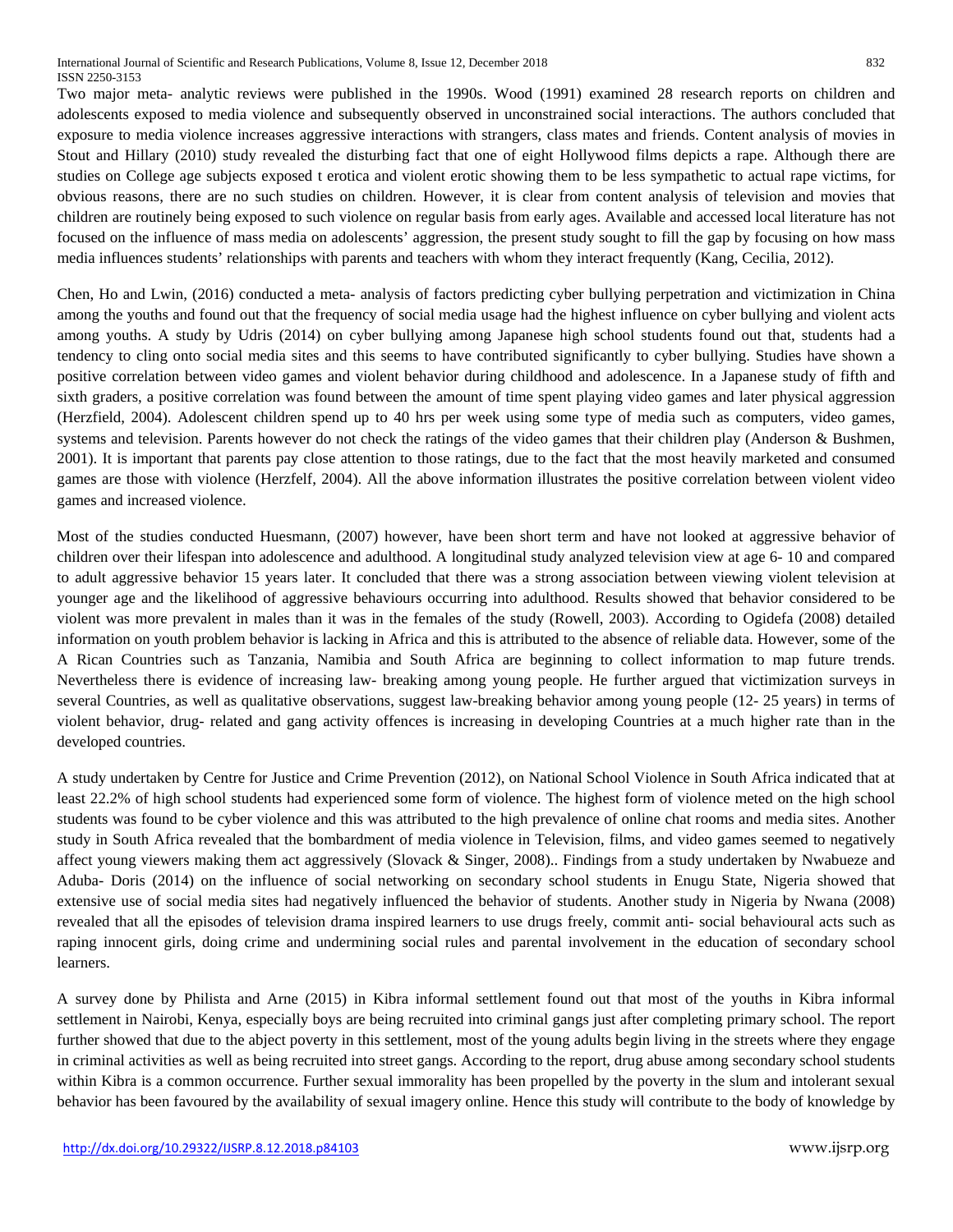establishing if there is any association between social media usage and violent behaviours, drug abuse and sexual irresponsibility in Bungoma Central Sub- County, Bungoma County.

A study by Njoki (2014) On the factors leading to anti- social behavior among youths in Nairobi West and South C estates, found out that the main deviant behaviors among young adults included negative sexual behavior and cases of violence. Moreover, the availability of Cyber cafes that are not well regulated has made access to pornographic materials online easy to students. The researcher again noted that secondary school students join up estate gangs that pray the estate roads looking for young girls to engage in sexual activities with. In Kenya scenes of violence on our media have been portrayed. For example the scenes of the Kenya Defence Forces that restored peace in Somalia could have had an impact on the youths (Sunday Nation, 20, November, 2012). These visuals illustrate the forces attitudes and the heinous use of physical torture on their victims to extract the truth. Other violent incidents that could have had an impact on the learners were the events of the 2007/ 2008 post election violence that was televised displaying untold destruction and deaths (Waki Commission, Report, 2009). The year 2008, recorded the highest number of violent strikes in schools. It is possible that through the students' observational experiences they acquired aggression. They were merely replaying what they had viewed in the media earlier in the year. Aggressive behavior has been witnessed in many secondary schools among adolescents in Bungoma Central Sub – County. The violent acts of students have included physical fights and destruction of property worth millions of shillings. These acts could have been influenced by their exposure to mass media. The present study sought to establish if there is a relationship between exposure to mass media and students' problem behaviours including aggression in secondary schools.

The accumulated body of research is consistent and clear concerning the causal connection between media violence and aggressive behavior in some children. Studies conclude that children who watch violent television shows become angrier than children who are not exposed to such violent media increasing the likelihood of aggressive behavior in children. Although exposure to violent media is not the sole factor contributing to aggressive behavior, anti- social attitudes, and violence among children and adolescents, it is an important health risk factor on which members of the society can intervene because it affects the behavior of young people and endangers peace and safety. Despite the findings of many studies linking mass media to adolescent aggression, some studies have revealed contradictory observation about media effect on aggressive behavior. According to Aimel (2009) in her study, there was no difference between children that were exposed to violent media and those who were exposed to no- violent media. The researcher therefore, aimed at establishing if exposure to mass media has any influence on adolescent learner's aggression in secondary schools in Bungoma Central Sub- County of Bungoma County.

## **Methodology**

The study adopted descriptive survey research design. According to Kothari (2008) descriptive survey at times is the only means through which views, opinions, attitudes, and suggestions for improvement of educational practices and other data can be collected. The choice of descriptive survey was made based on the fact that in the present study, the researcher used a sample to represent the whole population and described the current characteristics of the population. No variables were manipulated to establish the influence of mass media on problem behavior. The researcher also used questionnaires and interview which are characteristic of a survey design to adequately get information from a sample in order to describe the population under study. This involved self report on opinion and attitudes of respondents on the influence of mass media on problem behavior among adolescents. This was in line with Kumar (2011) who observed that survey research design is the most appropriate for obtaining self- reported opinions, attitudes, beliefs and values. The study was conducted in Bungoma Central Sub- County in Kenya. This is one of the eight Sub- Counties in Bungoma County. The Sub- County was purposively selected because it has many public secondary schools which are a mixture of girl's only schools and boy's only schools as well as mixed schools. This was essential for comparison purposes.

The target population of the study was 40,000 students in all public secondary school in the Sub- County. A considerable high proportion of problem behavior reported in the Kenyan school system occurs at secondary school level, hence the choice of secondary school students as part of the study population (Makabila, 2010). The teacher counselors were selected because they handle problem behaviors of students. The Deputy Principals were selected because they are in charge of discipline. In this study, both probability and non-probability sampling was used to select study samples. Non probability was used to select Bungoma Central Sub-County. Purposive sampling was used to select the 10 schools and form two class of students enrolled in public secondary schools. To select the specific sample from the population of form twos who took part in the study, simple random sampling was used to select the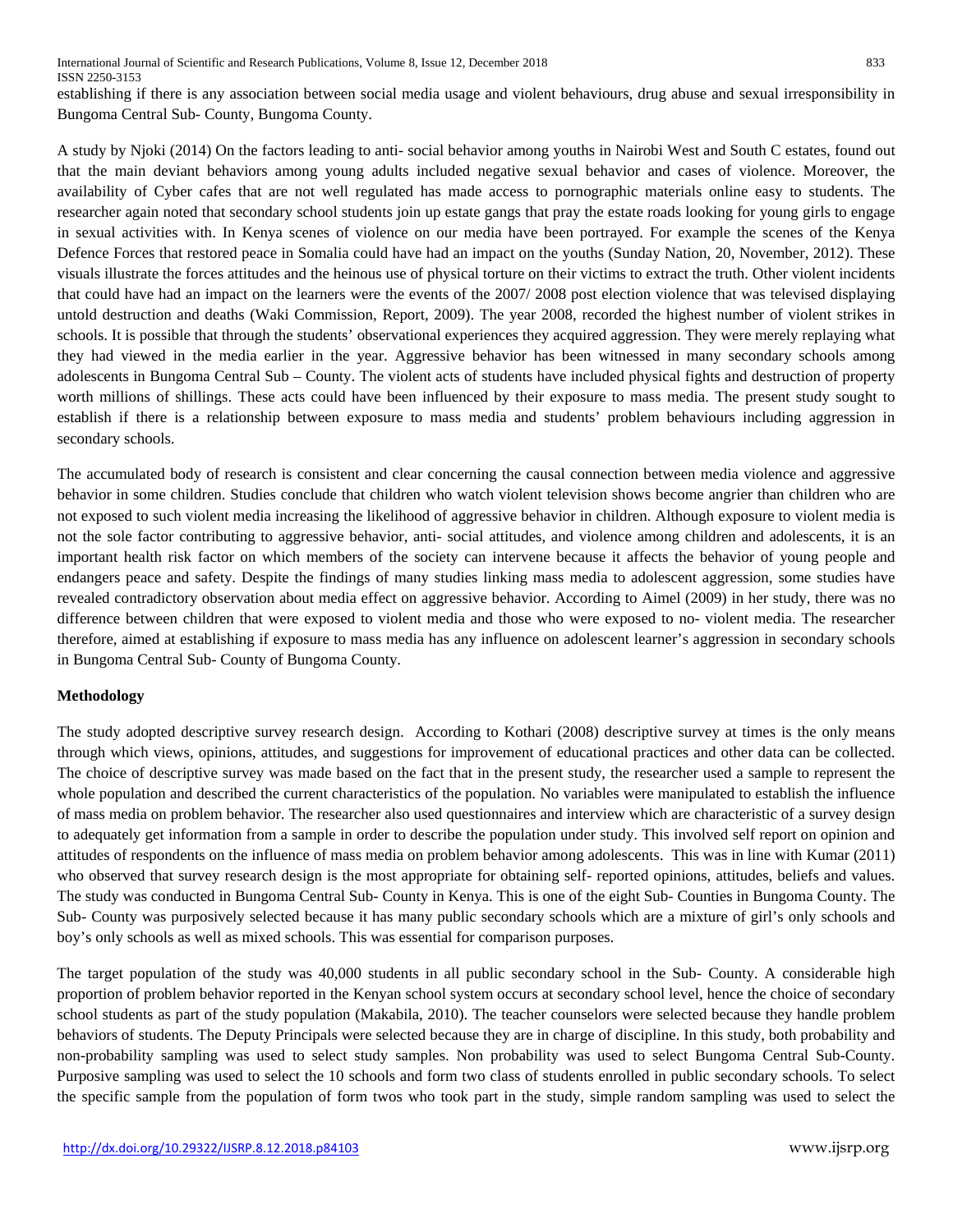student respondents. The deputy principals and teacher counselors were selected proportionately to the 10 selected schools for the study. Thus the study selected 10 deputy principals and 10 teacher counselors for the study.

The sample size of students in form two was determined using a formula developed by Krejcie and Morgan (1970) which assumes:

$$
S = \frac{1}{2} NP (1-P) \qquad 1 \qquad d^2(N\sqrt{1}) + x^2 P (1-P)
$$

Where

 $S =$  required sample size

 $X =$  the table value of chi-square for 1 degree of freedom at the desired confidence level.

For a significance level of  $\omega = 0.5$ , x = 1.96

 $N =$ The population size = 10,000

 $P =$ The population proportion (assumed to be 100 since this would provide the maximum sample size) = the degree of accuracy expressed as proportion (0.5)

Using this formula, 370 students in form two were obtained where the researcher used simple random sampling to obtain 37 student respondents per school. Deputy Principals and teacher counselors (1) were selected proportionately to the sampled schools. According to Mcneil (1990) data in a large study intended for statistical analysis should be collected from at least a sample of 10% of the population. This view was taken into consideration in the selection of the sample for schools, deputy principals and teacher counselors. The qualitative and quantitative data was extracted from students' and deputy principals' questionnaires and presented as follows:

## **Results**

It is the responsibility of the deputy principals to be in charge of discipline in the schools. Therefore, the deputies were asked of their experience in their schools in relation to aggressive behaviors. The results were analyzed and indicated as shown in table 1.

## **Table 1: Deputies' experience with aggression**

| <b>Type of Gender</b> | <b>Frequency</b> | Percentage $(\% )$ |
|-----------------------|------------------|--------------------|
| Yes.                  |                  | 80                 |
| Nο                    |                  |                    |
| <b>Total</b>          | 10               | 100                |

Most the respondents agree that they have experienced aggression-bullying, distraction of property, fighting in their schools while just only 20% of the responds who do not agree to this. Further, the deputy Principals response on how often the aggressive behaviors are manifested in their schools was as shown in table 2.

# **Table 2: Manifestation of aggressive behavior**

| <b>Type of Gender</b> | <b>Frequency</b> | Percentage $(\% )$ |
|-----------------------|------------------|--------------------|
| <b>Never</b>          |                  |                    |
| Once in a while       |                  |                    |
| Pretty often          |                  | 30                 |
| Very                  |                  | 50                 |
| <b>Total</b>          |                  | 100                |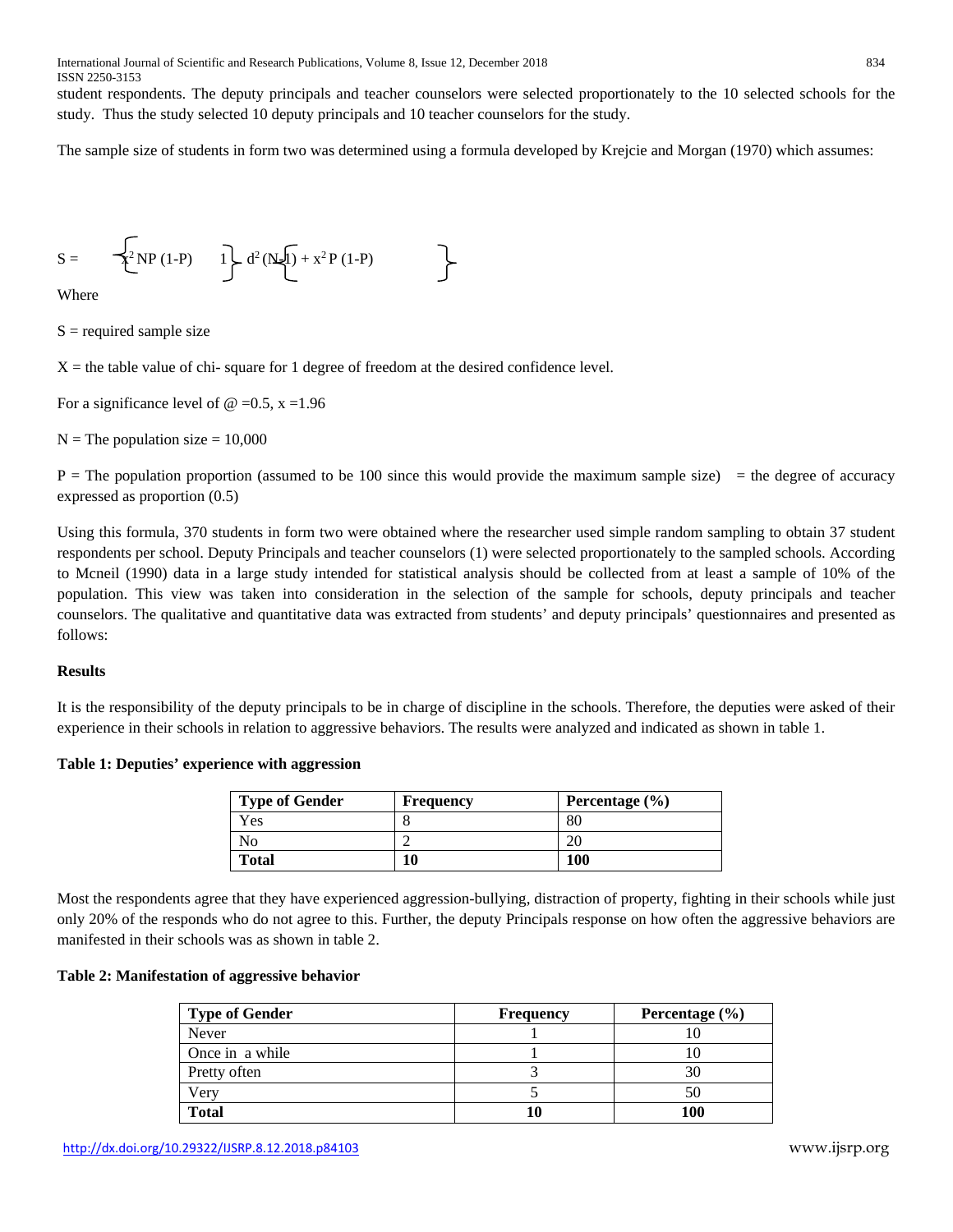It was established that 50% of the interviewed deputy principals believe that aggressive behavior is so often manifested in the schools they are administrating. Besides, collectively 90% of the respondents agree that there is existence of such behaviors in their school. Nevertheless, 10 percent of the deputy teachers seem to have a different view within their schools. Because of the frequency of occurrence of the aggressive behaviors, the consequences for the students include suspension and guidance and counseling.

The first concern of the researcher from the students was to establish from the rating on whether through mass media sites such as world star hip hop fight completions are widely shared do promote violent behavior among students such as assaulting minors. The results are indicated in table 1 and figure 1.

| <b>Response</b>   | <b>Frequency</b> | Percentage $(\% )$ |  |
|-------------------|------------------|--------------------|--|
| Strongly agree    | 92               | 25                 |  |
| Agree             | 98               | 26                 |  |
| Neutral           | 122              | 33                 |  |
| Disagree          | 38               | 11                 |  |
| Strongly disagree | 20               |                    |  |
| <b>Total</b>      | 370              | <b>100</b>         |  |

**Table 3: Role of mass media in promoting violent behavior**



# **Figure 1: Role of mass media in promoting violent behavior**

A larger percentage represented by collectively 51% of the respondents highly rate the media sites such as world sites as world star hip hop fight completions are shared do promote violent behavior among the students as assaulting minors. However, some respondents (16%) object this and don't believe that the world star hip hop fight completions can promote violent behavior amongst the students.

In terms of respondents' response on whether increased sharing of violent videos on social media promotes anti-social behavior among the viewers, the results were summarized as shown in table 4 and figure 2 respectively.

# **Table 4: Role of violent videos in promoting anti-social behavior**

| <b>Response</b> | ıencv | $\mathcal{O}_0$ .<br>Percentage<br>rercen |
|-----------------|-------|-------------------------------------------|
|                 |       |                                           |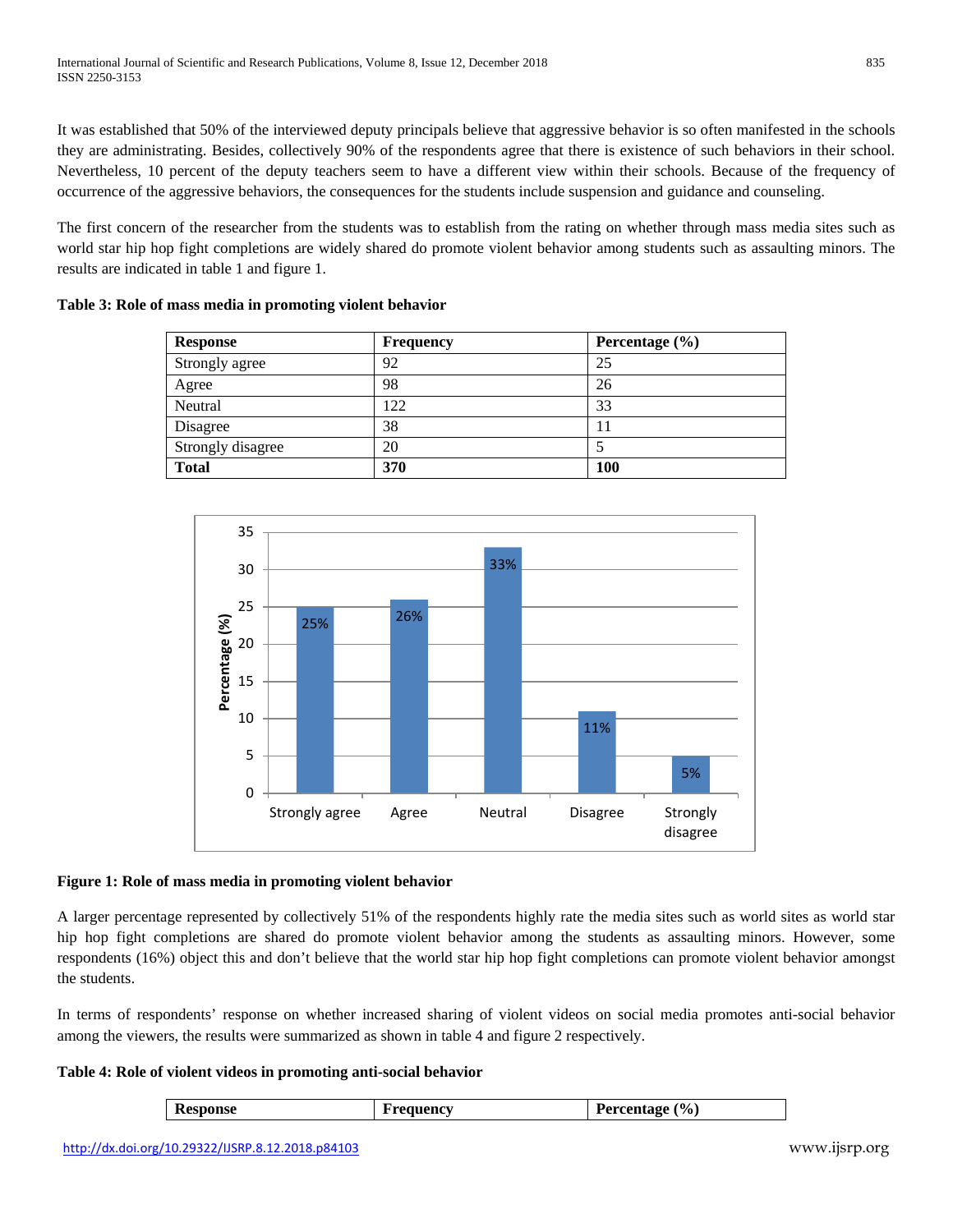International Journal of Scientific and Research Publications, Volume 8, Issue 12, December 2018 836 ISSN 2250-3153

| Strongly disagree   | 50       | 13                   |
|---------------------|----------|----------------------|
| Neutral<br>Disagree | 62<br>56 | $\overline{7}$<br>15 |
| Agree               | 92       | 25                   |
| Strongly agree      | 110      | 30                   |



## **Figure 2: Role of violent videos in promoting anti-social behavior**

More than half of the respondents (55%) strongly agree that an increased sharing of violet videos on social media agitate and promotes anti-social among the viewers, but even with that large percent agreeing so there are those who don't believe so , and so a larger extent some are neutral as they don't support either side.

The researcher also aimed at finding out respondents' response on whether they have ever experienced a strike in your school. The results were as follows.

## **Table 5: Experience of a strike in school**

| <b>Response</b> | <b>Frequency</b> | Percentage $(\% )$ |
|-----------------|------------------|--------------------|
| Yes             | 200              | 54                 |
| N <sub>0</sub>  | 70               | 46                 |
| <b>Total</b>    | 370              | 100                |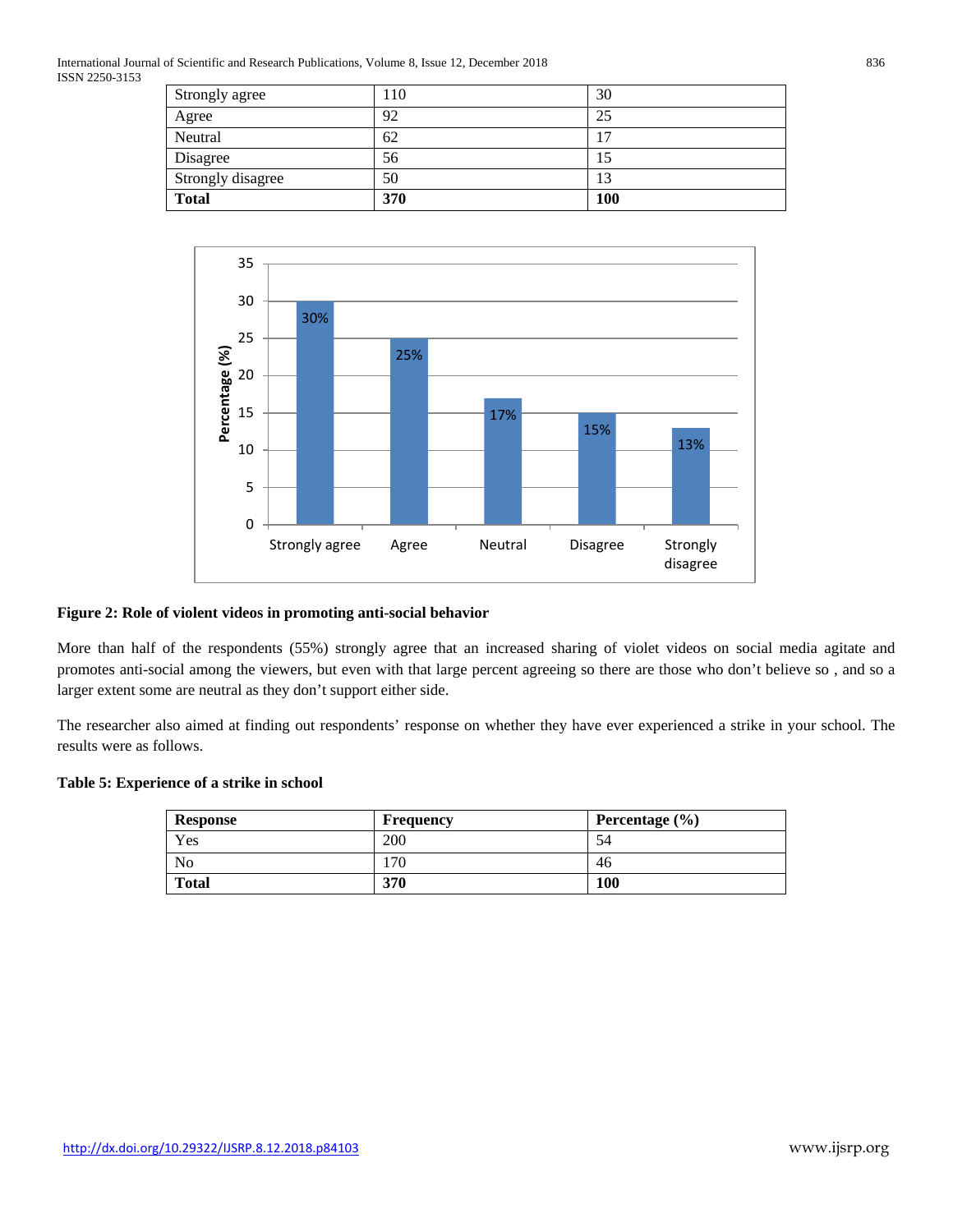

## **Figure 3: Experience of a strike in school**

It was established that 54% of the respondents agree that they have ever at some experienced a strike in their schools, however some (46%) of the respondents have never experienced any type of strike in their schools.

Most of the respondents' response on whether the time spent on various mass media affects them in any way agreed that it does.

## **Table 6: Effect of time spent on mass media**

| <b>Response</b> | <b>Frequency</b> | Percentage $(\% )$ |
|-----------------|------------------|--------------------|
| Yes             | '90              | ر ر                |
| No              | .80              | 49                 |
| <b>Total</b>    | 370              | 100                |



## **Figure 4: Effect of time spent on mass media**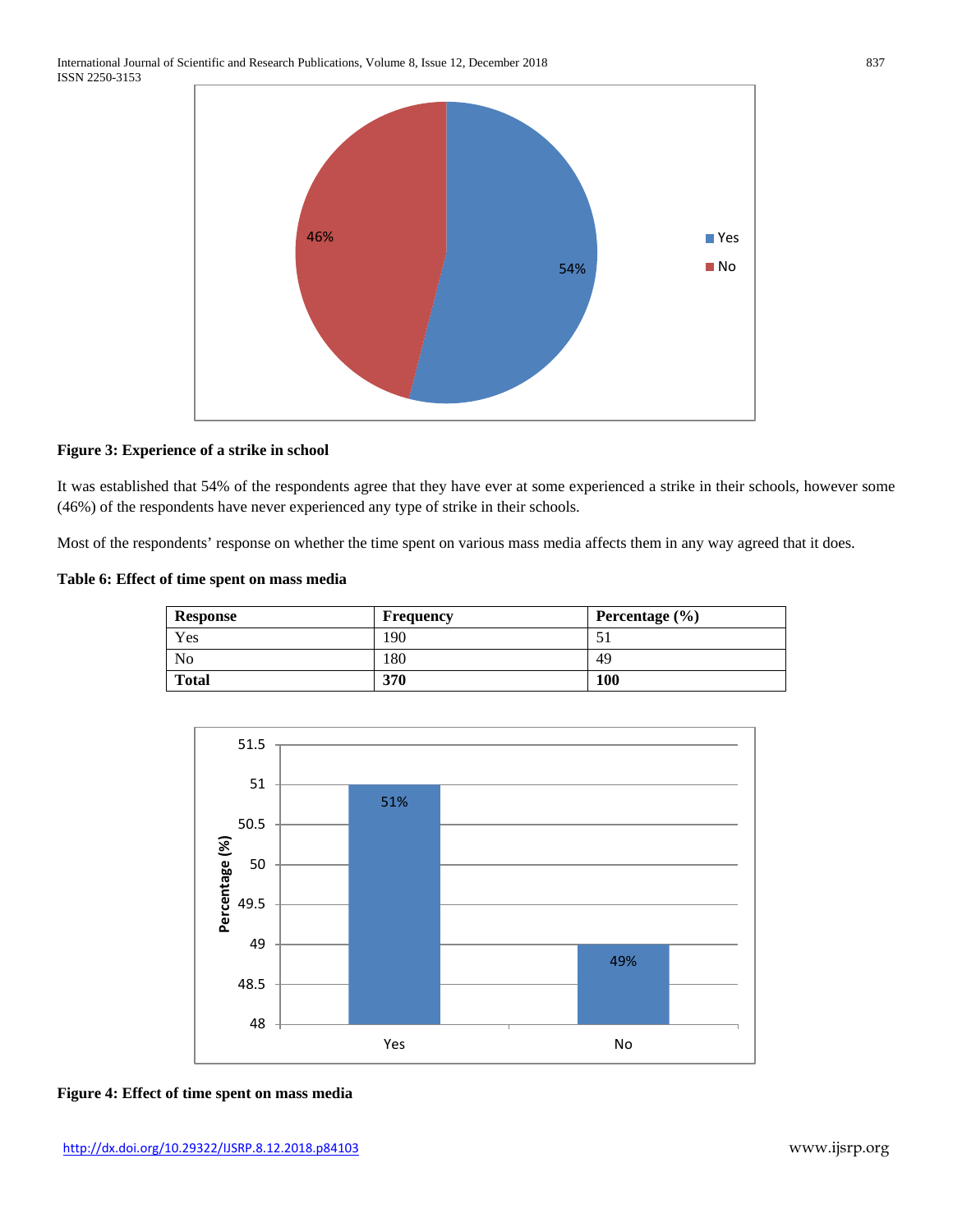International Journal of Scientific and Research Publications, Volume 8, Issue 12, December 2018 838 ISSN 2250-3153

Most of the students agree that the time spend on various mass media affects them in some way. Out of the sampled population its only 49% of the respondents who do not agree that spending much time in mass media affects them in some way and therefore they have every reason to embrace mass media at all cost. It was noted that those in support of media affecting them stated that it affected them in the following ways:

- Too much time on mass media takes much of their time doing unconstructive things.
- There is a lot of much money pumped into mass media that does not output that is equivalent to their expectation thus giving them undue pressure.
- Affects the students' characters negatively.

Correlation was done to determine the relationship between mass media and aggressive behavior and the results are manifested in the following table.

|                                                              |                            | <b>Mass Media</b> | <b>Aggressive behavior</b> |
|--------------------------------------------------------------|----------------------------|-------------------|----------------------------|
| <b>Mass media</b>                                            | <b>Pearson Correlation</b> |                   | $.238***$                  |
|                                                              | $Sig. (2-tailed)$          |                   | .000                       |
|                                                              | N                          | 100               | 100                        |
| <b>Aggressive behavior</b>                                   | Pearson Correlation        | $.238***$         |                            |
|                                                              | Sig. (2-tailed)            | .000              |                            |
|                                                              | N                          | 370               | 370                        |
| **. Correlation is significant at the 0.01 level (2-tailed). |                            |                   |                            |

From the correlation **(**Pearson Correlation -approaching 1 from the positive **)** of response by the students on exposure to mass media and adolescent students' problem behaviors in secondary schools in Bungoma Central Sub-County in Kenya, it depicts that aggressive behavior can intensely be influenced by exposure to mass media. The positive value .238\*\* of Pearson Correlation implies that the aggressive behavior heavily depends on how much the secondary school students have been exposed to the content on the mass media be it either on Television, Internet, Mobile phones, magazines or newspapers. The small number of students who engage in aggressive behavior clearly and equally correlates with the number of students who are exposed to the mass media content, thus indicating that indeed, the students' behavior relatively depends on the general exposure to mass media.

# **Recommendation**

Based on these findings, the parents and teachers should device effective techniques of dealing with deviant behaviors. The concerted effort of the individual and the stakeholders are important for the successful transition of adolescent students. Therefore, they should aim at developing a holistic individual who is socially, intellectually and psychologically fit in the society. And this can only circumvented by having restrictions to the students to the exposure of mass media while both in school and at home.

# **References**

- Aimee, T. (2009). *The Psychological effects of violent media on children*, AIC Psychological and Heffner Media Group, Inc ( online).
- Carnagey, N.L. (2007).Violent video games: Specific effects of violent content on aggressive thoughts and behaviour. In M. Zanna ( ed). *Advances in Experimental social psychology*. New York: Academics Press.
- Chen, L., Ho, S.S., & Lwin, M.O. (2016). A meta- analysis of factors predicting cyber bullying Perpetratio and victimization: From the social cognitive and media effects approach. *New Media and Society, 1461444816634037.*